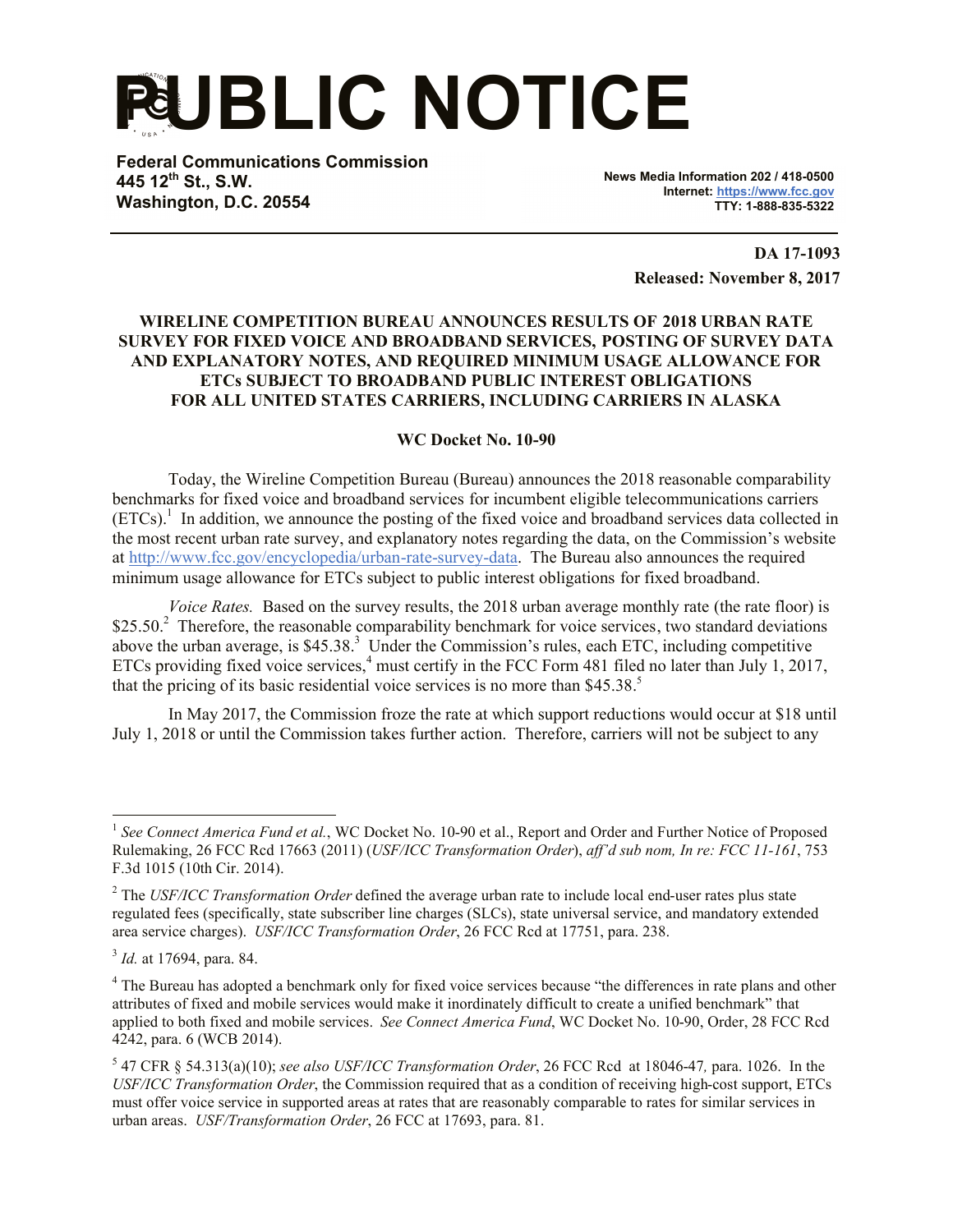support reductions for any rate that is a least \$18.<sup>6</sup> However, carriers *must still report their rates* to the extent those rates are below the rate floor (i.e. \$25.50) in their annual Form 481 filings.<sup>7</sup>

*Broadband Rates*. Recipients of high-cost and/or Connect America Fund support that are subject to broadband performance obligations are required to offer broadband service at rates that are at or below the relevant reasonable comparability benchmark.<sup>8</sup> Carriers subject to the Alaska Plan are required to meet Alaska-specific benchmarks<sup>9</sup> and to certify that they are meeting the relevant reasonable comparability benchmark for their broadband service offering in the FCC Form 481 filed no later than July 1, 2018.<sup>10</sup>

Under the approach adopted by the Bureau in 2014, the reasonable comparability broadband benchmark varies, depending upon the supported service's download and upload bandwidths and usage allowance.<sup>11</sup> Alaska-specific benchmarks were developed in the same manner using data from Alaska carriers serving Alaska urban areas.

The following table provides the 2018 benchmark for a number of different broadband service offerings, though providers will need to determine the benchmark for services with characteristics not shown in the table:<sup>12</sup>

| <b>Download Speed</b><br>(Mbps) | <b>Upload Speed</b><br>(Mbps) | <b>Capacity Allowance (GB)</b> | <b>2018 US</b> | <b>2018 AK</b> |
|---------------------------------|-------------------------------|--------------------------------|----------------|----------------|
| 4                               |                               | 170                            | \$85.54        | \$109.89       |
| 4                               |                               | Unlimited                      | \$86.00        | \$110.34       |
| 10                              |                               | 170                            | \$87.68        | \$110.94       |
| 10                              |                               | 250                            | \$87.83        | \$111.08       |
| 10                              |                               | Unlimited                      | \$88.13        | \$111.39       |
| 25                              | 3                             | 250                            | \$94.01        | \$114.70       |
| 25                              | 3                             | Unlimited                      | \$94.32        | \$115.01       |
| 25                              |                               | 250                            | \$94.36        | \$115.66       |

6 *See Connect America Fund*, WC Docket No. 10-90, Notice of Proposed Rulemaking and Order, 32 FCC Rcd 4509, 4514, paras. 14-15 (2017).

7 *See* 47 CFR 54.313(h).

l

8 *Id*. at 17695, para. 86.

<sup>9</sup> *Connect America Fund, Report and Order and Further Notice of Proposed Rulemaking*, WC Docket No.10-90, et al., 31 FCC Rcd 10139, 10149, para 28 (2016).

 $10$  47 CFR § 54.313(a)(12). The Commission has directed the Bureau to develop an Alaska-specific reasonable comparability benchmark. *See Connect America Fund; Universal Service Reform–Mobility Fund; Connect America Fund–Alaska Plan*, WC Docket Nos. 10-90, 16-271, WT Docket No. 10-208, Report and Order and Further Notice of Proposed Rulemaking, 31 FCC Rcd 10139, 10149, para. 28 (2016); *Connect America Fund*, WC Docket No.10- 90, Order, 31 FCC Rcd 1208612092, para. 21 (2016).

<sup>11</sup> Connect America Fund, WC Docket No. 10-90, Report and Order, 29 FCC Rcd 13485 (WCB 2014).

 $12$  We emphasize that carriers subject to broadband public interest obligations may offer their customers services other than those meeting the defined benchmark and minimum usage allowance. As long as the carrier offers at least one broadband service plan that meets the relevant metrics, it is free to offer other plans and packages to meet the varying needs of consumers. We note that usage allowance requirements do not apply to those areas that rely exclusively on satellite backhaul. *See USF/ICC Transformation Order*, 26 FCC Rcd at 17699-700, para. 101; *see also* 47 CFR § 54.313(g).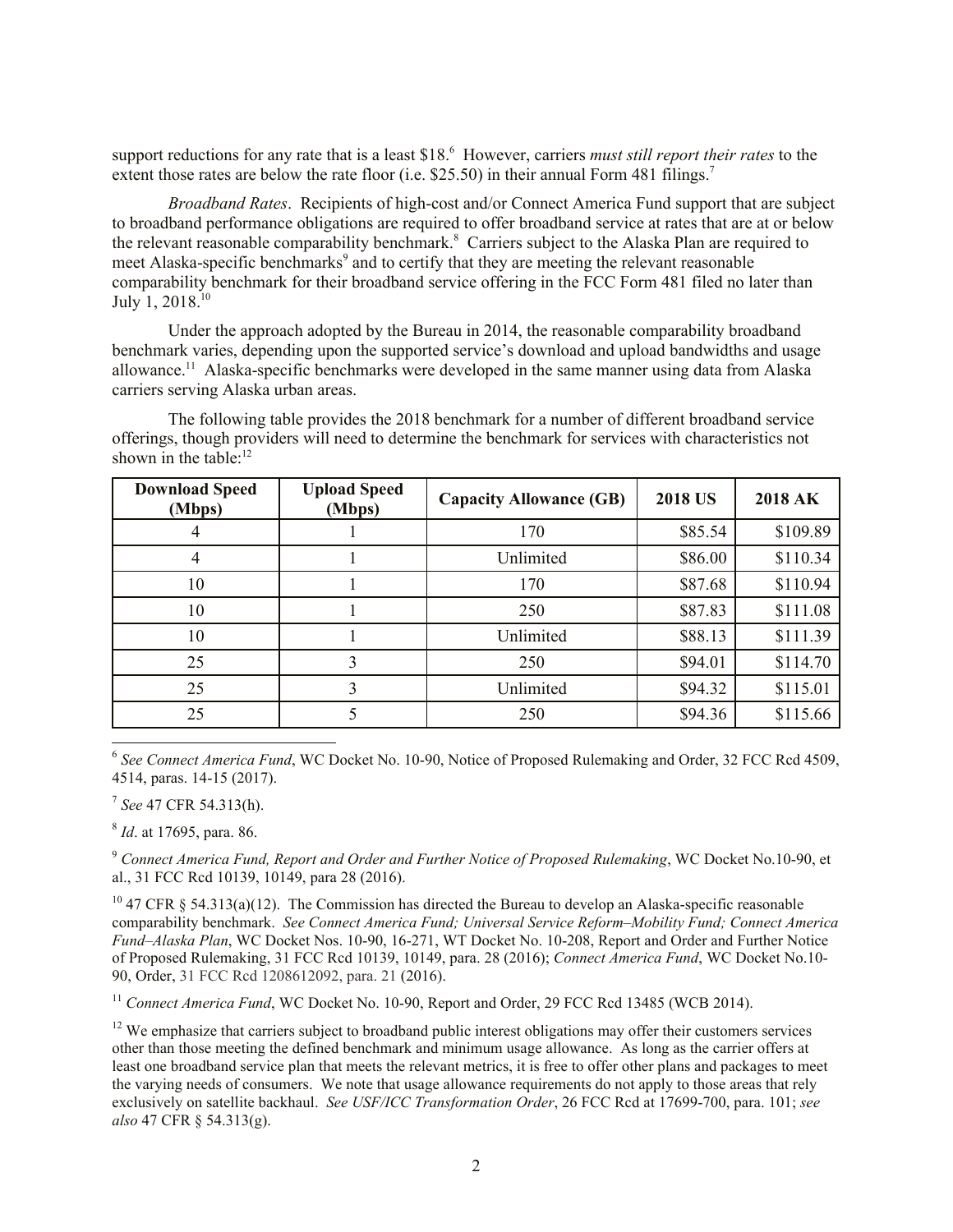| 25   |     | Unlimited | \$94.67  | \$115.97 |
|------|-----|-----------|----------|----------|
| 50   |     | Unlimited | \$106.52 | \$120.68 |
| 100  | 10  | Unlimited | \$126.42 | \$133.85 |
| 100  | 20  | Unlimited | \$127.89 | \$138.61 |
| 250  | 25  | Unlimited | \$168.02 | \$220.26 |
| 500  | 50  | Unlimited | \$203.71 | \$304.76 |
| 1000 | 100 | Unlimited | \$217.43 | \$296.02 |

To facilitate benchmark calculations, the Bureau will post an Excel file and online tool in which providers can enter the relevant variables to determine the benchmark for specific service characteristics at http://www.fcc.gov/encyclopedia/urban-rate-survey-data.

*Minimum Usage Allowance*. Under the *USF/ICC Transformation Order* and subsequent orders, ETCs subject to broadband public interest obligations must provide broadband with usage allowances reasonably comparable to those available through comparable offerings in urban areas.<sup>13</sup> The Commission delegated to the Bureau the task of setting a specific minimum usage allowance and specified that minimum should be adjusted over time.<sup>14</sup>

In the 2016 *Rate-of-Return Reform Order*, the Commission specified that the required minimum usage allowance for rate-of-return carriers receiving model-based support would be 150 GB per month, or a usage allowance reflecting the average usage of a majority of fixed broadband customers, using Measuring Broadband America data or a similar data source, whichever is higher. 15 In the 2016 *Phase II Auction Order*, the Commission concluded that price cap carriers that accepted model-based support could meet the baseline performance data usage allowance established for the Phase II auction support in lieu of meeting the standard previously adopted by the Bureau's *Phase II Service Obligations Order*.<sup>16</sup> The usage allowance adopted by the Commission for the baseline performance tier is the same as that specified for rate-of-return recipients of model-based support: 150 GB per month, or a usage allowance that reflects the average usage of a majority of fixed broadband customers, using Measuring Broadband America (MBA) data or a similar data source, whichever is higher.<sup>17</sup>

For 2017, the Bureau specified a minimum monthly usage allowance of 160 GB (rounded from

l

<sup>13</sup> *See USF/ICC Transformation Order*, 26 FCC Rcd at 17699, para. 99. *See* 47 CFR §§ 54.308(a), 54.309(a).

<sup>&</sup>lt;sup>14</sup> *USF/ICC Transformation Order*, 26 FCC Rcd at 17699, para, 99. In 2013, the Bureau concluded that price cap carriers accepting model-based support would be required to offer a minimum usage allowance over the course of Phase II's term that (1) remains consistent with trends in usage for 80 percent of consumers using cable or fiberbased fixed broadband services, or alternatively, (2) is at least 100 GB and at or above the usage level for 80 percent of all of that carrier's broadband subscribers, including those subscribers that live outside of Phase II-funded areas. *See Connect America Fund*, WC Docket No. 10-90, Report and Order, 28 FCC Rcd 15060, 15068, paras. 18 (WCB 2013) (*Phase II Service Obligations Order*). The Bureau adopted the same approach for determining usage allowances for rate-of-return carriers as the Bureau had previously adopted for Phase II model-based support recipients. *Wireline Competition Bureau Announces Results of 2016 Urban Rate Survey for Fixed Voice and Broadband Services, et al.*, Public Notice, 31 FCC Rcd 3393 (WCB 2016).

<sup>&</sup>lt;sup>15</sup> *Connect America Fund et al.*, Report and Order, Order and Order on Reconsideration, and Further Notice of Proposed Rulemaking, 31 FCC Rcd 3087, 3099, para. 27 (2016). *See* 47 CFR § 54.308(a)(1).

<sup>&</sup>lt;sup>16</sup> *Connect America et al.*, Report and Order and Further Notice of Proposed Rulemaking, 31 FCC Rcd 5949, 5959, para. 25 n.52 (2016)*.*

<sup>17</sup> *Id*. at 5959-60, para. 25. *See* 47 CFR § 54.309(a)(2)(ii).